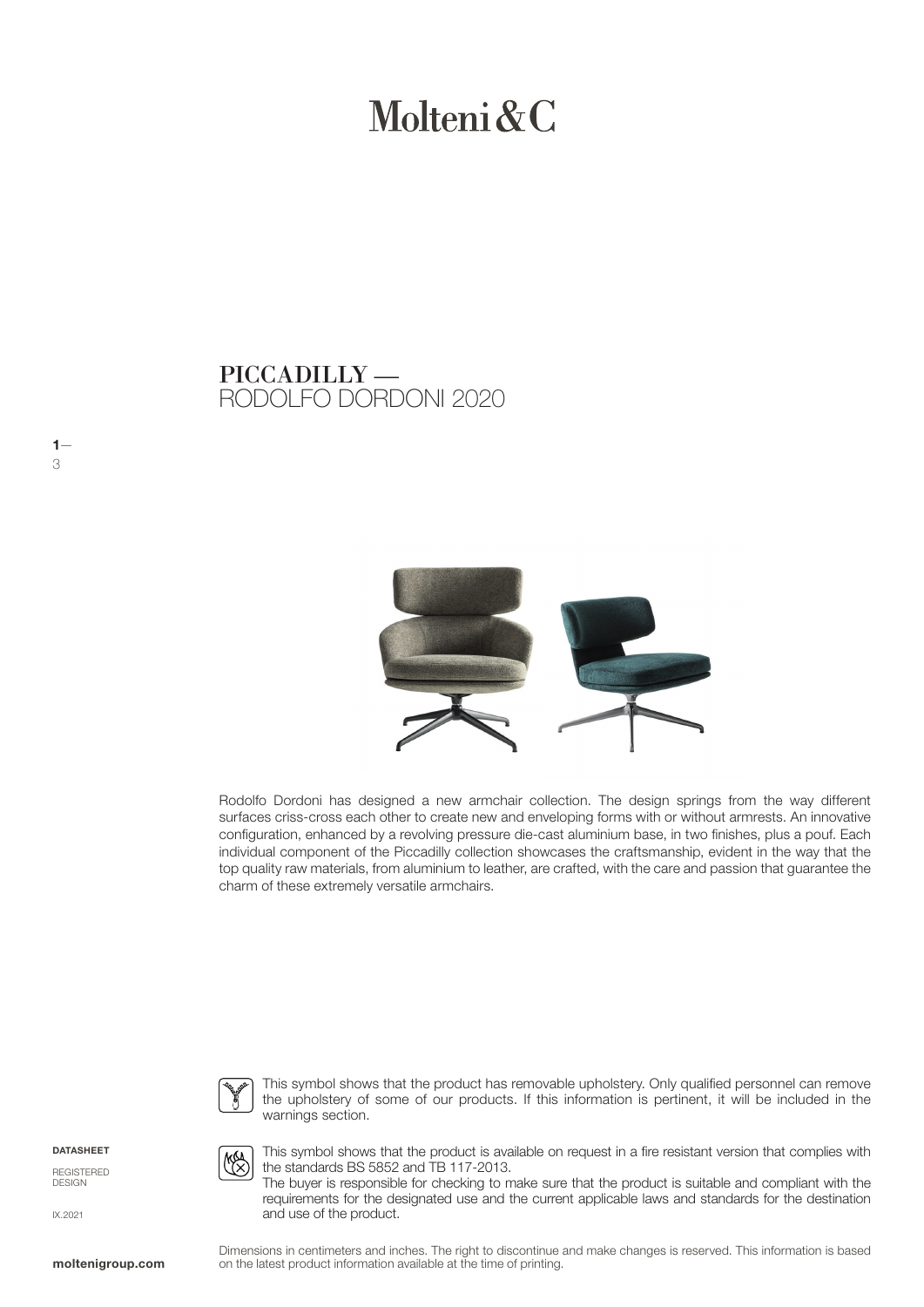PICCADILLY— RODOLFO **DORDONI** 2020

#### FINISHES

BASE FINISHES shiny aluminium glossy pewter colour

#### TECHNICAL INFORMATION

SHELL (ARMCHAIRS) Compact moulded polyurethane.

### Molteni&C

 $2-$ 3

SEAT PADDING (ARMCHAIRS) High performance variable density polyurethane foam. Cover in bonded velveteen.

BACKREST (ARMCHAIRS) Polimex (composite polyester/polyurethane material) covered with variable density high-resistance polyurethane foam. Cover in bonded velveteen.

#### SEAT STRUCTURE (POUF)

Chipboard panel with cotton/polyester fibre fabric cover.

#### SEAT PADDING (POUF)

Plywood panel padded with Polimex (composite polyester/polyurethane material) covered with variable density high-resistance polyurethane foam. Cover in bonded velveteen.

#### BASE

Die-cast polished or painted aluminium. Ferrules in non-slip plastic.

### REMOVABLE OUTER COVER

(See enclosed label, specific for the cover in question).



AVAILABLE IN FIRE-RESISTANT VERSION TB117 AND BS5852

HIGH ARMCHAIR LOW ARMCHAIR POUF





#### BERGÈRE CHAIR



#### DATASHEET

REGISTERED DESIGN

IX.2021